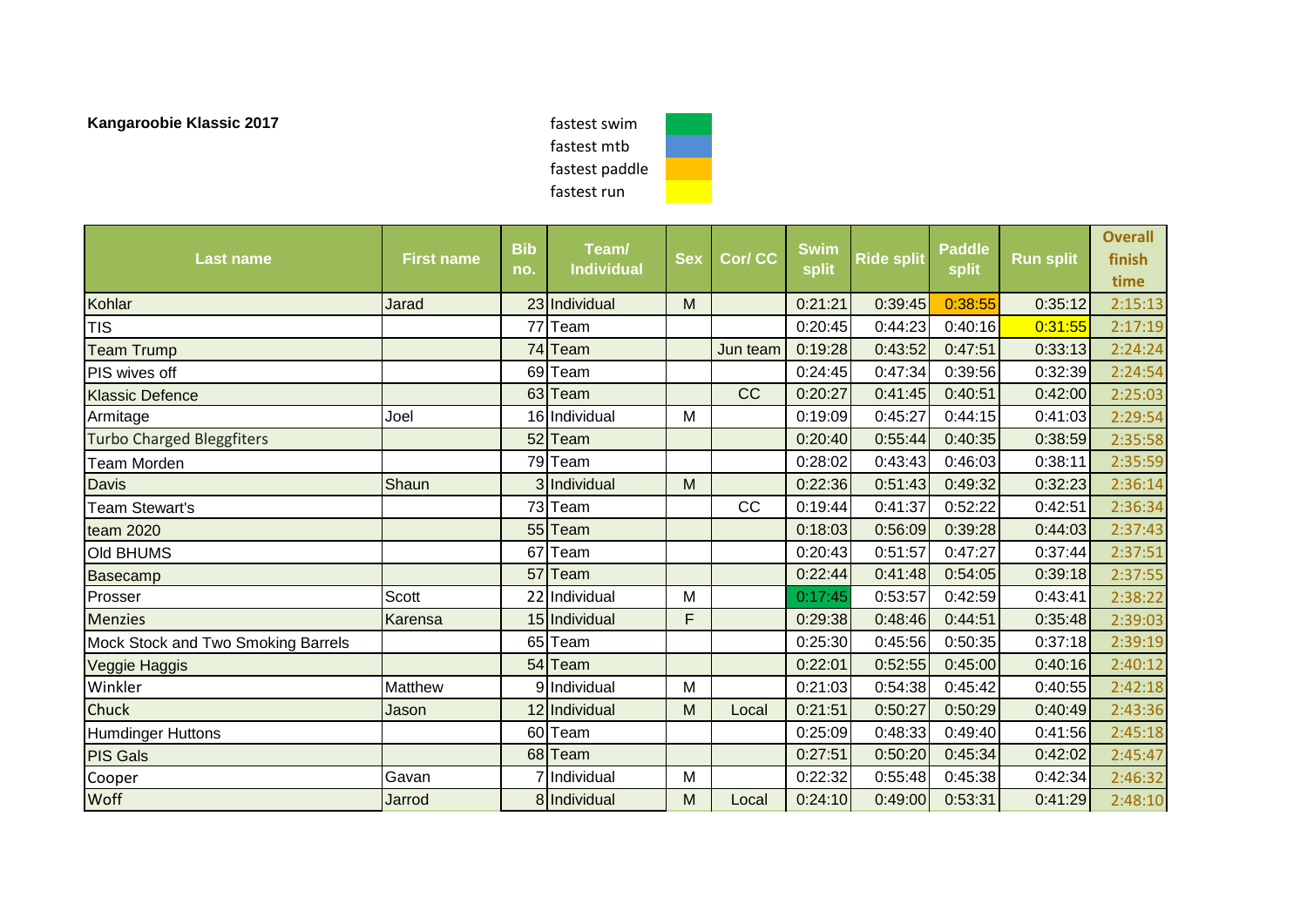| <b>JANITA</b>                              |                | 61 Team       |   |            | 0:21:21 | 0:56:39 | 0:50:31 | 0:40:04 | 2:48:35 |
|--------------------------------------------|----------------|---------------|---|------------|---------|---------|---------|---------|---------|
| <b>Camerons Hill Crusaders</b>             |                | 80 Team       |   |            | 0:30:48 | 0:56:22 | 0:42:46 | 0:38:45 | 2:48:41 |
| Grant                                      | Kriso          | 17 Individual | M |            | 0:25:17 | 0:53:30 | 0:52:41 | 0:37:27 | 2:48:55 |
| <b>Mahwats</b>                             |                | Team          |   |            | 0:20:52 | 0:52:10 | 0:53:15 | 0:42:54 | 2:49:11 |
| Ocean Road Pilates and Clifton Beach Lodge |                | 66 Team       |   | CC         | 0:23:17 | 0:59:08 | 0:43:06 | 0:43:58 | 2:49:29 |
| <b>Iron Mudden</b>                         |                | 78 Team       |   | Jun team   | 0:23:20 | 0:53:42 | 1:00:52 | 0:34:22 | 2:52:16 |
| The Art Rate Zone                          |                | 75 Team       |   |            | 0:29:15 | 0:39:43 | 0:52:00 | 0:51:48 | 2:52:46 |
| <b>Awesome Foursome</b>                    |                | 56 Team       |   | Jun team   | 0:25:58 | 0:54:58 | 0:57:39 | 0:35:29 | 2:54:04 |
| <b>Six Eighths DouBle</b>                  |                | 70 Team       |   |            | 0:27:49 | 1:02:29 | 0:43:42 | 0:41:14 | 2:55:14 |
| <b>Team Champness</b>                      |                | 71 Team       |   |            | 0:26:43 | 0:49:30 | 0:44:06 | 0:55:46 | 2:56:05 |
| Ain't got no name                          |                | 82 Team       |   |            | 0:30:20 | 1:01:01 | 0:43:23 | 0:42:15 | 2:56:59 |
| <b>Hibburt</b>                             | Stephanie      | 21 Individual | E | Local      | 0:22:06 | 0:56:04 | 0:58:37 | 0:41:25 | 2:58:12 |
| James the Man                              |                | 81 Team       |   |            | 0:22:55 | 1:03:33 | 0:52:31 | 0:42:18 | 3:01:17 |
| <b>Team CSC</b>                            |                | 72 Team       |   | CC         | 0:22:34 | 0:54:29 | 0:59:51 | 0:47:34 | 3:04:28 |
| JMo and Co                                 |                | 62 Team       |   |            | 0:32:01 | 0:53:14 | 0:57:45 | 0:44:50 | 3:07:50 |
| <b>Hairy Haggis</b>                        |                | 53 Team       |   |            | 0:22:11 | 1:04:52 | 0:53:08 | 0:48:02 | 3:08:13 |
| <b>Clements</b>                            | Michael        | 20 Individual | M |            | 0:25:52 | 1:00:36 | 0:53:24 | 0:49:56 | 3:09:48 |
| Mepungee                                   |                | 64 Team       |   |            | 0:26:15 | 1:01:45 | 0:58:04 | 0:45:26 | 3:11:30 |
| Dougherty                                  | <b>Bryce</b>   | 11 Individual | M |            | 0:21:59 | 1:02:18 | 1:04:34 | 0:43:30 | 3:12:21 |
| <b>Coranga Crew</b>                        |                | 59 Team       |   | CC         | 0:29:39 | 0:41:29 | 1:10:17 | 0:51:39 | 3:13:04 |
| Mcdonald                                   | Cameron        | 4 Individual  | M |            | 0:27:05 | 0:52:05 | 1:05:05 | 0:48:59 | 3:13:14 |
| Lewtas                                     | Aaron          | 10 Individual | M |            | 0:22:16 | 1:05:31 | 0:53:04 | 0:58:10 | 3:19:01 |
| Bona Fide Optimism                         |                | 58 Team       |   |            | 0:22:26 | 1:06:04 | 0:57:42 | 0:52:51 | 3:19:03 |
| <b>The Good People</b>                     |                | 76 Team       |   |            | 0:28:49 | 1:11:09 | 0:54:52 | 0:51:50 | 3:26:40 |
| <b>The Guesticles</b>                      |                | 83 Team       |   |            | 0:19:40 | 1:12:31 | 0:55:42 | 1:02:29 | 3:30:22 |
| Fairfax                                    | <b>Kirsten</b> | 13 Individual | F |            | 0:28:22 | 1:09:50 | 1:07:18 | 0:47:20 | 3:32:50 |
| <b>HAYES</b>                               | G              | 6 Individual  | M | Local      | 0:30:21 | 1:04:06 | 1:12:45 | 1:00:03 | 3:47:15 |
| <b>Brown</b>                               | Xanda          | 14 Individual | M | junior ind | 0:33:27 | 1:18:15 | 1:15:39 | 1:11:05 | 4:18:26 |
| Woolcock                                   | Jon            | 18 Individual | M |            | 0:29:39 | 1:14:00 | 1:22:56 | 1:11:52 | 4:18:27 |
| Morrison-Woolcock                          | Harrison       | 19 Individual | M | junior ind | 0:33:29 | 1:20:28 | 1:13:31 | 1:11:21 | 4:18:49 |
|                                            |                |               |   |            |         |         |         |         |         |